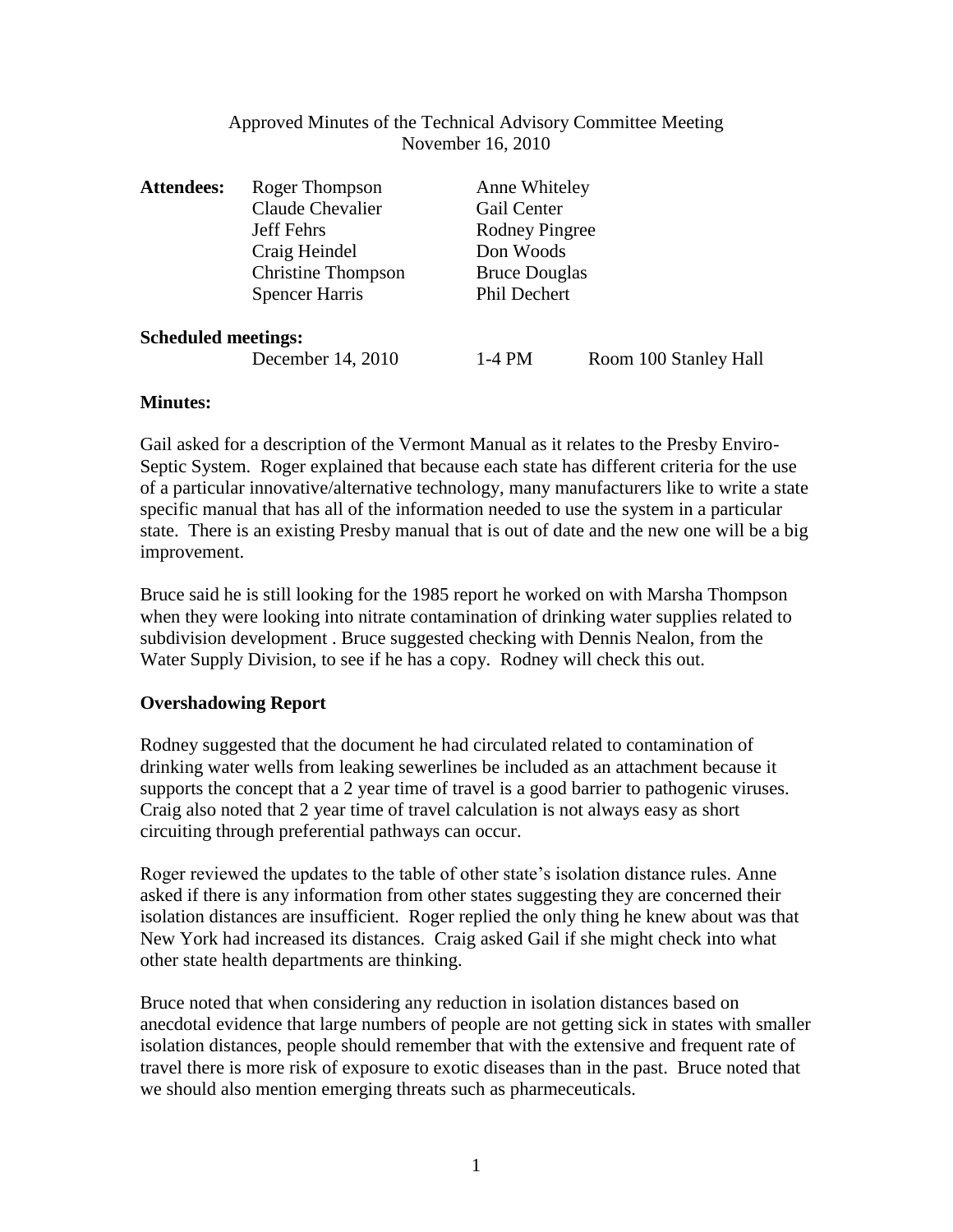#### **Discussion of What Technically Feasible Means**

Roger did a quick review of the document he had prepared to see if anyone had thought of more items to add to the list. It was observed that all of the items on the list are policy calls, rather than technical decisions, and that these items need to be resolved prior to drafting any rule revisions. Anne noted that any decisions are going to be related to future development.

Craig noted that the current first in time approach may be in conflict with a Vermont court decision that indicates that one person's use of groundwater cannot affect a neighbor's use. This concept is included in the current Water Supply Rules under the heading of unacceptable interference which deals with the neighbor's current use of water, but it does not address the potential loss of future access to use of the groundwater.

Craig said that legislator's are going to be frustrated at the difficulty of making decisions about this issue. He speculated they might consider an approach of setting a dollar amount, such as \$10,000, which an applicant must spend to reduce the impact on a neighbor.

The question was raised of what effect does getting a notice of overshadowing have on the property's title. Does the notice have to be disclosed to a future purchaser as a material fact? Act 145 does not require the notice to be filed on the land records.

Phil asked about the waiver process. This will be discussed in the report under several topics related to reducing the isolation distances based on technical factors. Claude asked what is the difference between doing the best fix and new development. The main difference is that when doing a best fix situation there is an existing health hazard and almost anything approved for a repair will reduce the hazard. With new development, there is a new potential hazard and the rules should be designed to minimize the hazard. Claude noted that he and other well drillers have installed many best fix wells, in some cases with much smaller isolation distances than required for new projects, without any evidence of failure and he wondered if there is a point at which anecdotal evidence is sufficient to be a basis for making a technical decision.

It was decided that the report should discuss whether or not there should be a different standard for developing an existing lot than for creating a new lot. Craig suggested that Anne should write a paragraph or two about the public trust concept as it might apply to this issue.

Bruce noted that the Center for Disease Control (CDC) is looking into the requirements for water reuse, such as toilet flushing, which is one technique for reducing the amount of wastewater that must be disposed of. Vermont already has approved projects at Killington's Bear Mountain Lodge and at the Sharon rest area. Jeff noted that he is